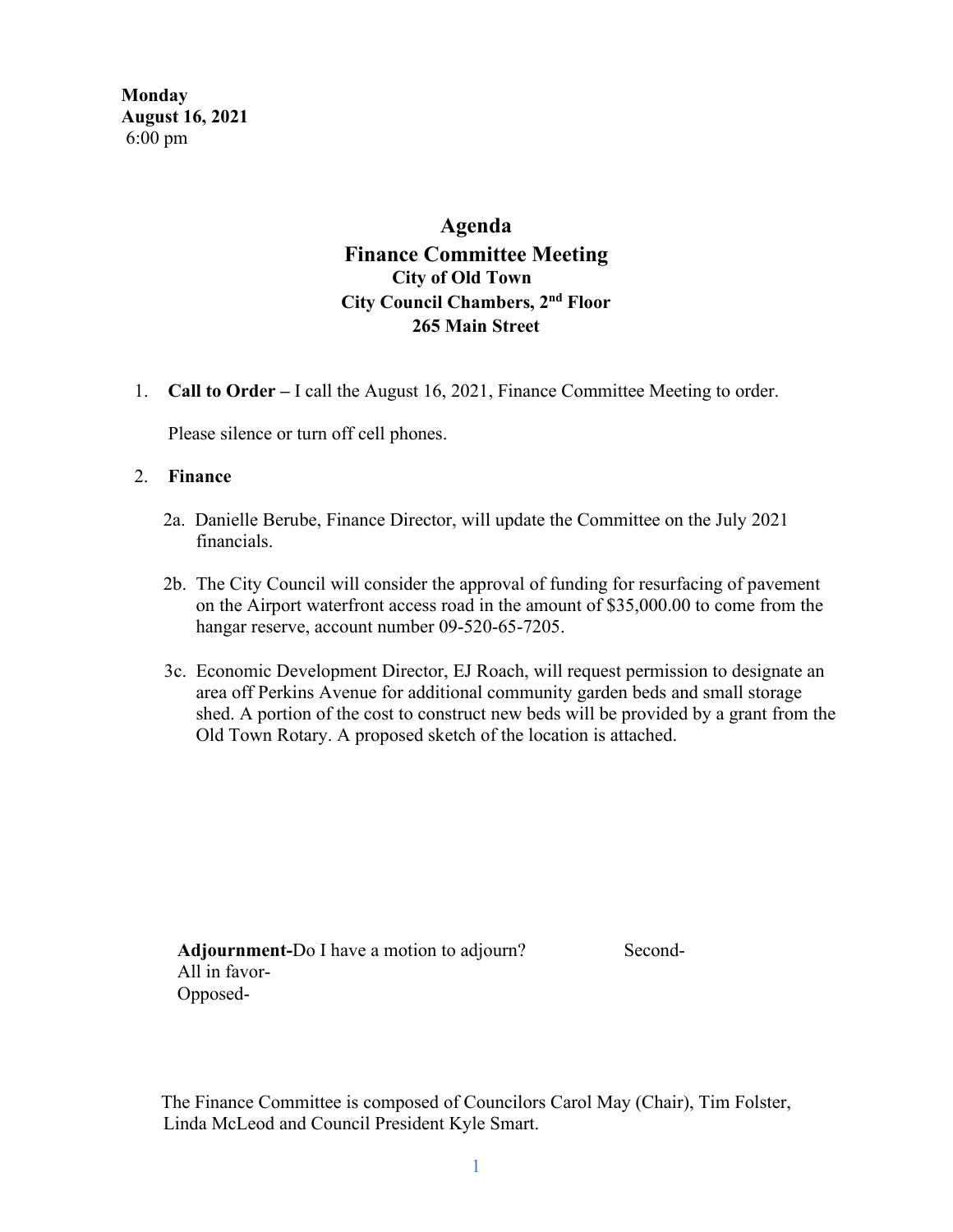**August 16 , 2021 -immediately following the Finance Services Committee meeting**

## **Agenda Special Council Meeting City of Old Town City Council Chambers, 2nd Floor 265 Main Street**

## **I. Call to Order**

Please turn off or silence cell phones.

- **II. Flag Salute**
- **III. Roll Call**
- **IV. Approval of the Minutes**

August 02, 2021, Regular council meeting minutes.

## **V. Petitions, Communications, and Citizens' Requests**

#### **VI. Reports**

- **A. Council President**
- **B. Standing Committees –**

 **Administrative, Economic, Finance and Public Services**

- **C. City Councilors**
- **D. City Attorney**
- **E. Special Committees**
- **F. City Manager**